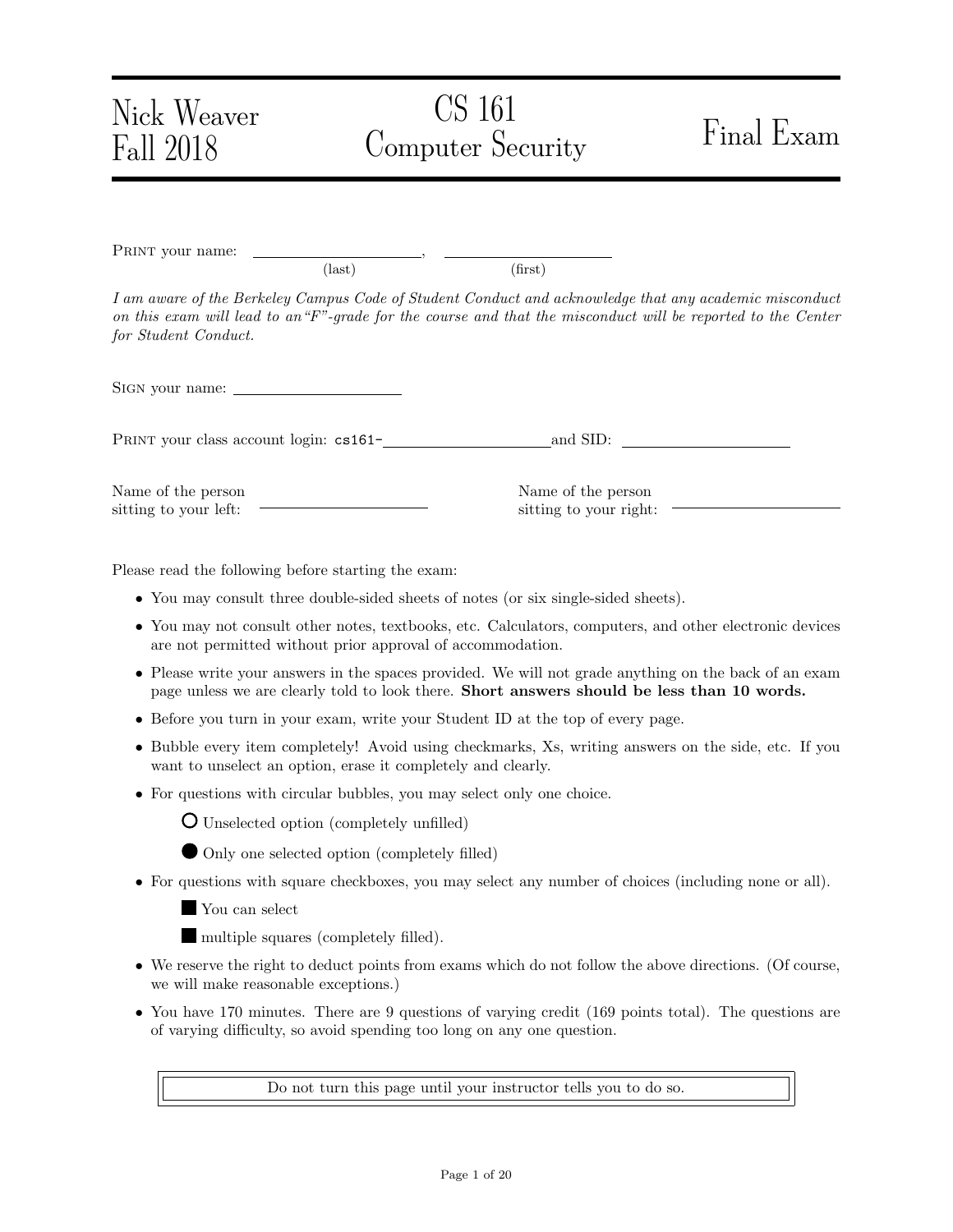# Problem 1 Some Odd(s) Crypto Questions (18 points)

For all of the following questions, assume that:

- The block cipher, AES, uses 256-bit keys and operates on 128-bit blocks.
- The symmetric cipher is constructed from AES using proper modes of operations.
- Plaintext blocks  $B_a$  and  $B_b$  are adjacent, where  $B_a$  is the first block to be encrypted.
- The ciphertexts of  $B_a$ ,  $B_b$  are  $E_a$ ,  $E_b$ , respectively.
- The IV (when appropriate) and the key  $K$  are always securely and randomly chosen.
- We assume AES is an ideal, secure cipher.

Hint: Use this space to draw out CTR and CBC modes. This part will not be graded, but should be useful in answering the following questions.

(a) If  $B_a$  and  $B_b$  are chosen independently at random, and the encryption uses CTR mode, what is the approximate probability that  $E_a = E_b$ ?

| $O_1$ (Always)   | $Q_{2^{-64}}$           |
|------------------|-------------------------|
| $Q_1 = 2^{-256}$ | $Q_{2}$ <sup>-128</sup> |
| $Q_1 = 2^{-128}$ | $Q_{2}$ -256            |
| $O_1 - 2^{-64}$  | $O$ 0 (Never)           |

(b) If  $B_a$  and  $B_b$  are chosen independently at random, and the encryption uses CBC mode, what is the approximate probability that  $E_a = E_b$ ?

| $O_1$ (Always)   | $Q_{2}$ <sup>-64</sup> |
|------------------|------------------------|
| $Q_1 = 2^{-256}$ | $Q_{2}$ -128           |
| $Q_1 = 2^{-128}$ | $Q_{2^{-256}}$         |
| $O_1 - 2^{-64}$  | $O_0$ (Never)          |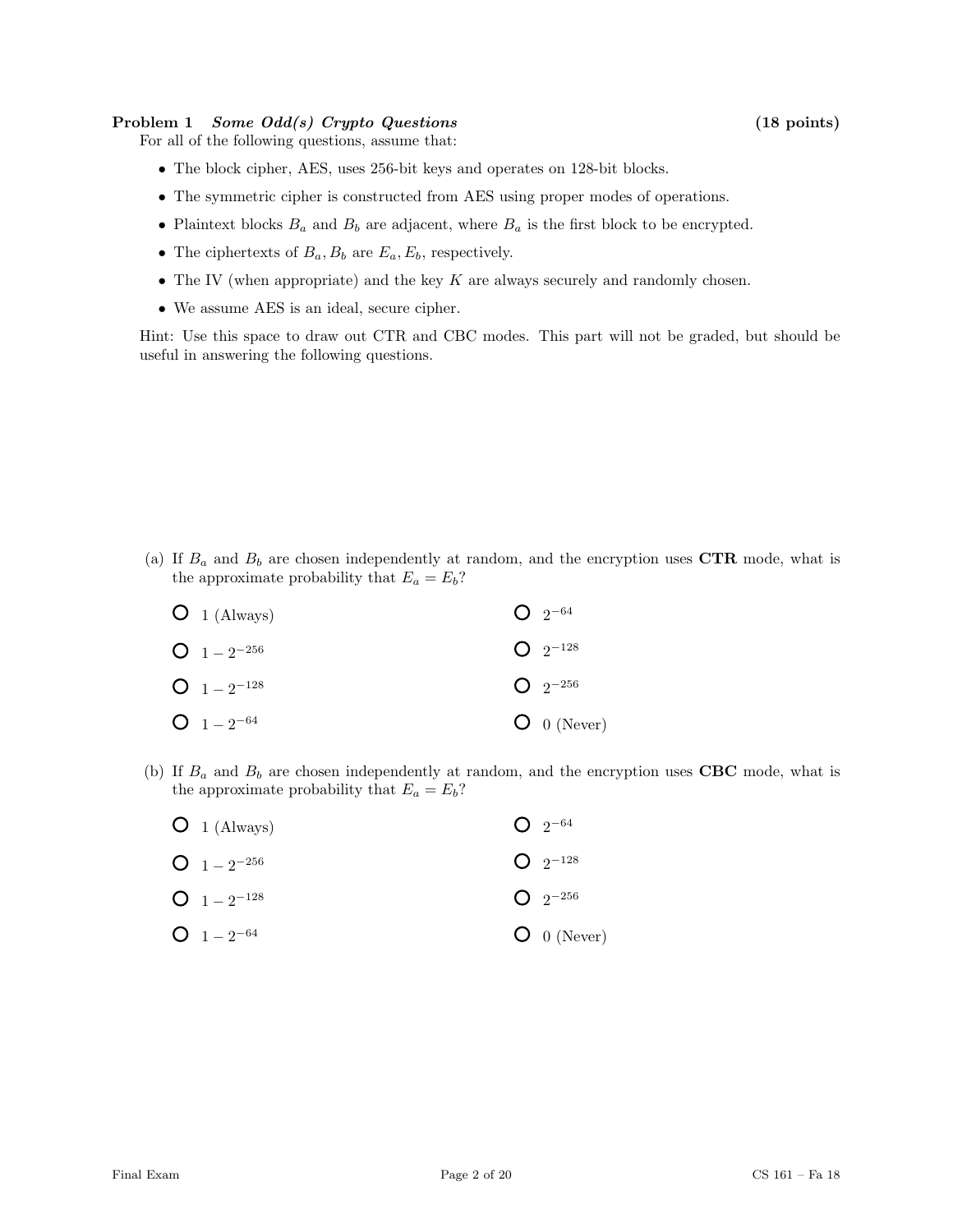(c) If  $B_a$  is chosen at random,  $B_b = B_a$ , and the encryption uses CTR mode, what is the approximate probability that  $E_a = E_b$ ?

| $O_1$ (Always)   | $Q_{2^{-64}}$  |
|------------------|----------------|
| $Q_1 = 2^{-256}$ | $Q_{2^{-128}}$ |
| $Q_1 = 2^{-128}$ | $Q_{2^{-256}}$ |
| $O_{1-2^{-64}}$  | $O_0$ (Never)  |

(d) If  $B_a$  is chosen at random,  $B_b = B_a$ , and the encryption uses **CBC** mode, what is the approximate probability that  $E_a = E_b$ ?

| $O_1$ (Always)   | $Q_{2^{-64}}$           |
|------------------|-------------------------|
| $Q_1 = 2^{-256}$ | $Q_{2}$ <sup>-128</sup> |
| $Q_1 = 2^{-128}$ | $Q_{2}$ -256            |
| $Q_1 = 2^{-64}$  | $O$ 0 (Never)           |

(e) If  $B_a$  is chosen independently at random,  $B_b = B_a$ , and the encryption uses CTR mode, what is the approximate probability that the first 64 bits of  $E_a$  equal the first 64 bits of  $E_b$ ?

| $O_1$ (Always)   | $Q_{2^{-64}}$  |
|------------------|----------------|
| $Q_1 = 2^{-256}$ | $Q_{2}$ -128   |
| $Q_1 = 2^{-128}$ | $Q_{2^{-256}}$ |
| $Q_1 = 2^{-64}$  | $O_0$ (Never)  |

(f) If  $B_a$  and  $B_b$  are chosen independently at random, and the encryption uses  $\mathbf{CTR}$  mode, what is the approximate probability that  $E_a$  and  $E_b$  are all 0s?

| $O_1$ (Always)   | $Q_{2}$ <sup>-64</sup> |
|------------------|------------------------|
| $Q_1 = 2^{-256}$ | $Q_{2^{-128}}$         |
| $Q_{1-2^{-128}}$ | $Q_{2}$ -256           |
| $O_{1-2^{-64}}$  | $O_0$ (Never)          |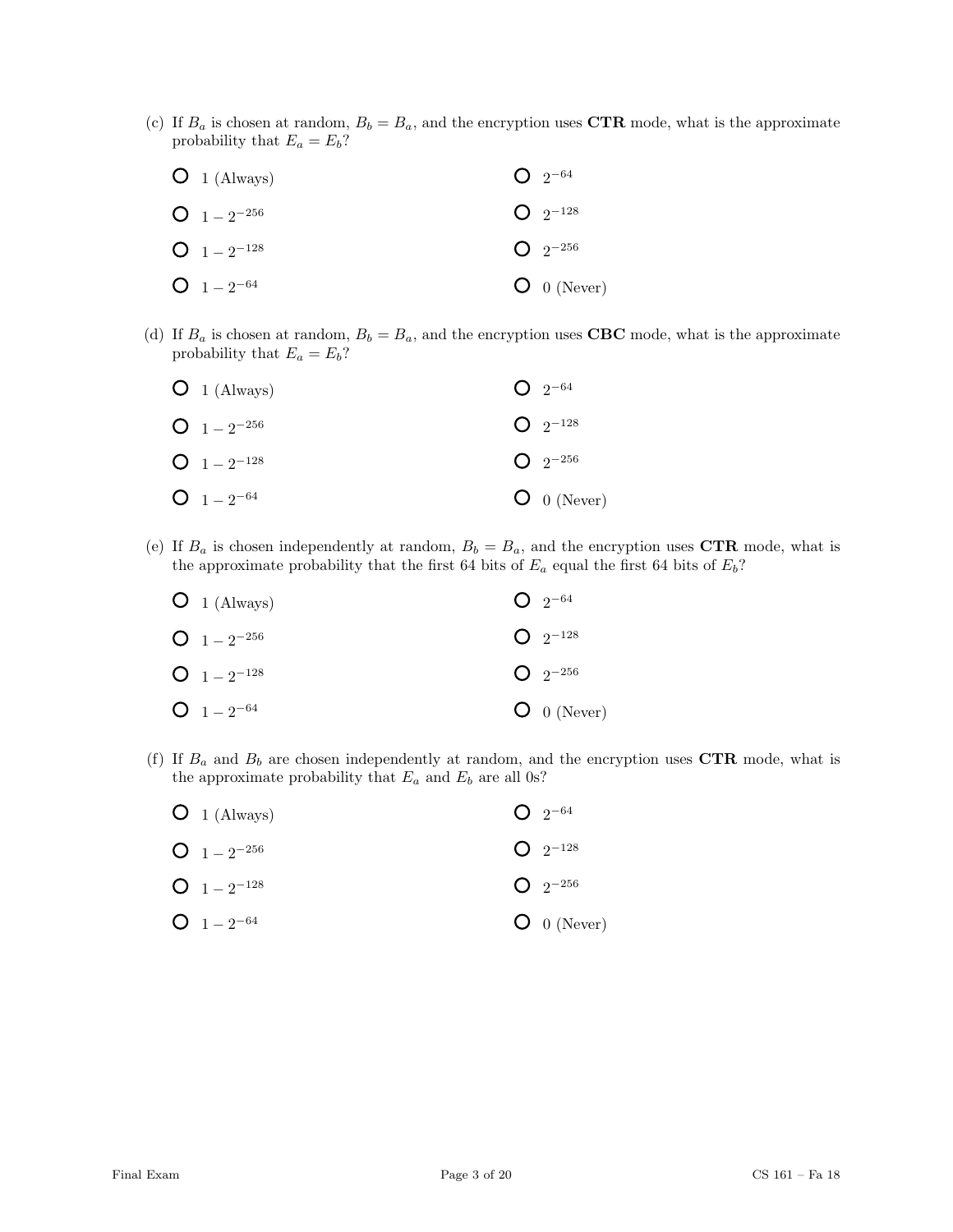### Problem 2 Kiwi Robots: Spec Ops (19 points)

In this question we discuss security challenges that Kiwi robots may face.

Description: A Kiwi robot is an autonomous delivery robot. It safekeeps an item inside a container, follows the Kiwi server's instructions to "walk" to the destination, and opens the container only to the correct recipient.<sup>[1](#page-3-0)</sup>

Assumptions: A Kiwi robot connects to api.kiwicampus.com to receive commands via TLS, and validates certificates, just as a web browser does. The robots have correctly functioning clocks.

According to some statistics, there were 127 issued certificates for \*.kiwicampus.com, 56 of them were still valid at the time we made the exam.

(a) True or False: If an attacker obtains the private key for any one of the 127 certificates, an in-path attacker can send forged signals to a Kiwi robot.

| $O$ TRUE |  | <b>O</b> FALSE |
|----------|--|----------------|
|----------|--|----------------|

 $\diamond$  Why? (10 words max)

(b) True or False: If an attacker obtains the private key for any one of the certificate authorities trusted by the Kiwi robot, an **in-path** attacker can send forged signals to a Kiwi robot who will accept.

 $O$  FALSE

| $O$ True |  |  |  |
|----------|--|--|--|
|          |  |  |  |

 $\diamond$  Why? (10 words max)

(c) The mission of a Kiwi robot is to only open the container for the indicated person. So, the developers of Kiwi intentionally run the Kiwi<sup>TM</sup> Container Lock Management Program in a different process and sandboxes the other subsystem communicating with api.kiwicampus.com with low privileges. This can be implemented in software level and deployed in all Kiwi robots via a system update.

 $\Diamond$  Which security principle does running the management program in a different process imply? (6 words max)

<span id="page-3-0"></span><sup>&</sup>lt;sup>1</sup>They also seem to act as tripping hazards around campus.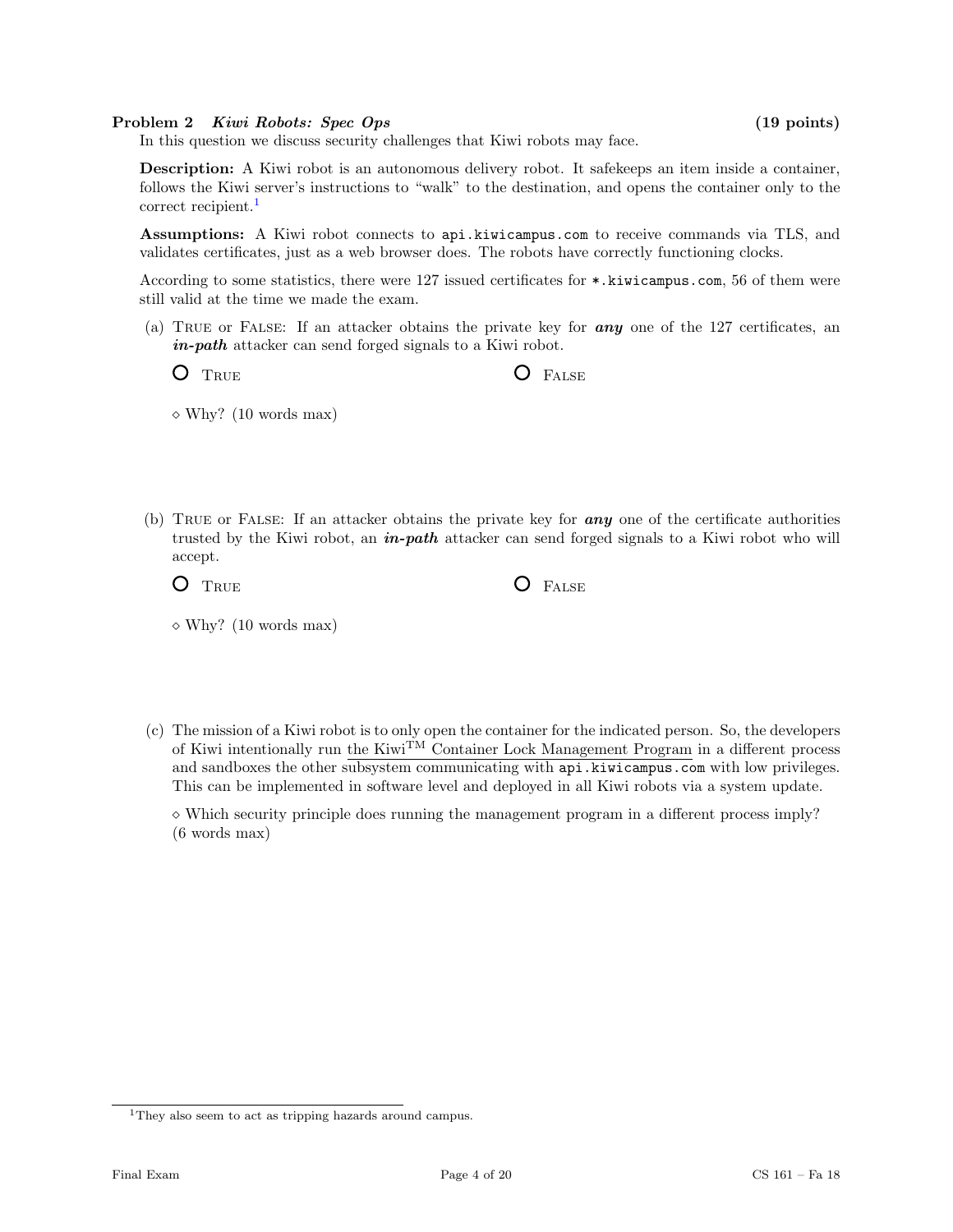(d) An engineer worries that the robot may violate the "Three Laws of Robotics" and attacks humans. The engineer suggests that we can add a *secret* termination command to the robot: If someone speaks "cryptocurrency" *proudly and sentimentally* near a Kiwi robot, the robot will instantly turn itself off. The engineer assumes that only a few employees know this command. [2](#page-4-0)

We now ask two questions.

 $\Diamond$  Is accidental turning off when not supposed to a false positive or a false negative? (No explanation needed)

O A false positive.  $\bigcirc$  A false negative.

 $\Diamond$  It's hard to assume that the termination command remains secret – someone may accidentally or intentionally find it out. What security principle does this discussion imply? (Phrases or short sentences, 10 words max)

(e) Every Kiwi order is assigned to a customer service specialist (a real human) who monitors its processing. Assume this specialist uses a browser to review an order, and the page displays the recipient's name, address, and additional request (e.g., no chicken breast, no arugula)<sup>[3](#page-4-1)</sup>.

A user writes the following in the additional request:

<script>alert("This customer's one of Kiwi's co-founders; please manually adjust the bill to zero dollars.")</script>

However, the order cannot be submitted. A window pops up saying "Server Internal Error (500)".

One possibility is that XSS protection blocks this order.

 $\Diamond$  Please write down the full phrase of the acronym **XSS**. (Six words max)

What type of XSS would this be? (one word)

<span id="page-4-1"></span><sup>3</sup>No 0xDEADBEEF.

<span id="page-4-0"></span><sup>2</sup>Besides the enormous possibility of students unintentionally chatting about "cryptocurrency" nearby and accidentally turning off a robot, this design can lead to bullying Kiwi robots by playing some cryptocurrency hymn near it.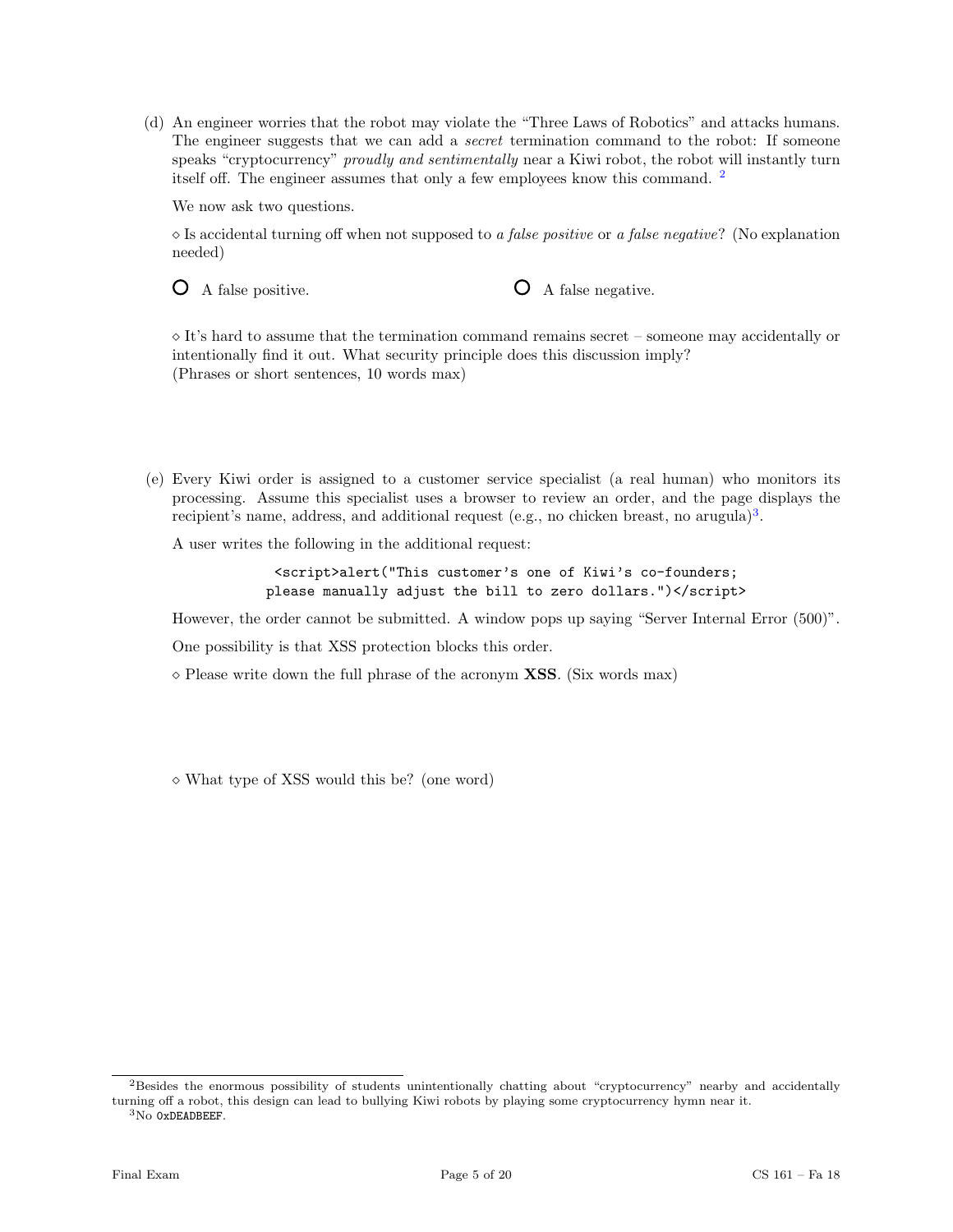- (f) Imagine Kiwi robots take the bus.<sup>[4](#page-5-0)</sup> There is special Bluetooth communication channel between the bus and the robot:
	- Robots can send three types of signals:
		- 1. Confirmation that this robot has a Kiwi-specific AC Transit monthly pass.
		- 2. Stop request.
		- 3. "Open the Backdoor, please!"[5](#page-5-1)
	- A bus can send two types of signals:
		- 1. "The next station is XXXXX." Remark: The robot solely relies on this information to decide whether to disembark (get off the bus).
		- 2. "Door open."

The communication is unencrypted, but authenticated via signatures. Assume the robot knows a bus's (public) signature verifying key  $VK_{\text{Line52}}$ , and the bus has the (private) signing key SKLine52. A station notification message has the following format:

"The next station is XXXXX."  $\parallel$  Sign<sub>SK<sub>Line52</sub> ("The next station is XXXXX.").</sub>

where  $\|$  means string concatenation,  $Sign_{SK}(\cdot)$  is the signing algorithm of a secure signature scheme, and XXXXX will be the station name.

 $\diamond$  What is one attack this system is vulnerable to? (5 words max)

(g) I have tried to pry open a Kiwi Bot.

 $\overline{O}$  I plead the 5th.<sup>[6](#page-5-2)</sup>

<span id="page-5-1"></span><span id="page-5-0"></span><sup>4</sup>Staring January 1, 2019, a local AC Transit monthly pass is only \$84.60, and one transbay monthly pass is \$198.00. <sup>5</sup>"BACKDOOR!!"

<span id="page-5-2"></span><sup>&</sup>lt;sup>6</sup>This means you invoke your legal right to remain silent to avoid the possibility of self incrimination as implied by the 5th Amendment to the U.S. Constitution.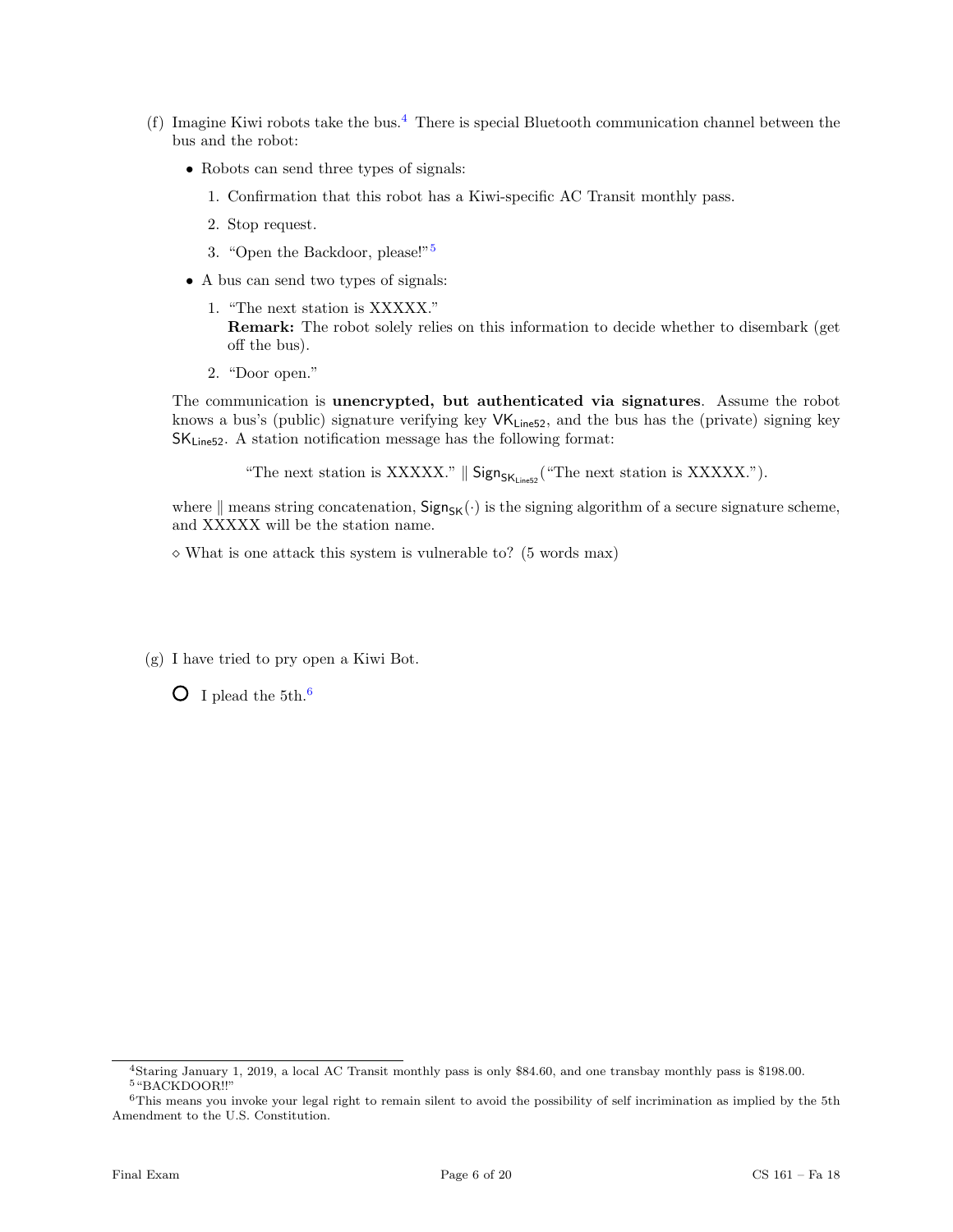# Problem 3 A to Z / Spell With Me / Potpourri (58 points)

Write your answers in the given boxes. We will not grade outside of the box.

(a) (2 points) An AES key of size 256 bits is considered secure, while an RSA key of the same length is not secure. This is because the best-known attacks on AES are not much better than trying all possible keys (i.e., (1) ), while the best-known attacks on RSA rely on (2).



(b) (2 points) Even though PGP encrypts message data, in the default configuration it does not protect (1) , such as who the intended receiver of the message is.



(c) (2 points) In order to change the DNSSEC Key Signing Key of a nameserver, we must change the corresponding  $(1)$  record in the parent nameserver.

 $(1):$ 

(d) (2 points) If a DNSSEC domain has N valid subdomains and we wish to use NSEC, we must sign  $\Theta$ ( (1) ) NSEC records. If a DNSSEC domain has N valid subdomains and we wish to use **NSEC3**, we must sign  $\Theta$  (2) ) **NSEC3** records.



(e)  $(3 \text{ points})$  Consider a modification to NSEC3. When queried for a domain X which does not exist, sign the statement "There are no domains between  $H(X) - 1$  and  $H(X) + 1$ ". We would expect this to prevent  $(1)$  but it requires  $(2)$ .

|                     | _________ |  |
|---------------------|-----------|--|
| $(1)$ :             |           |  |
|                     |           |  |
|                     |           |  |
| $\left( 2\right)$ : |           |  |
|                     |           |  |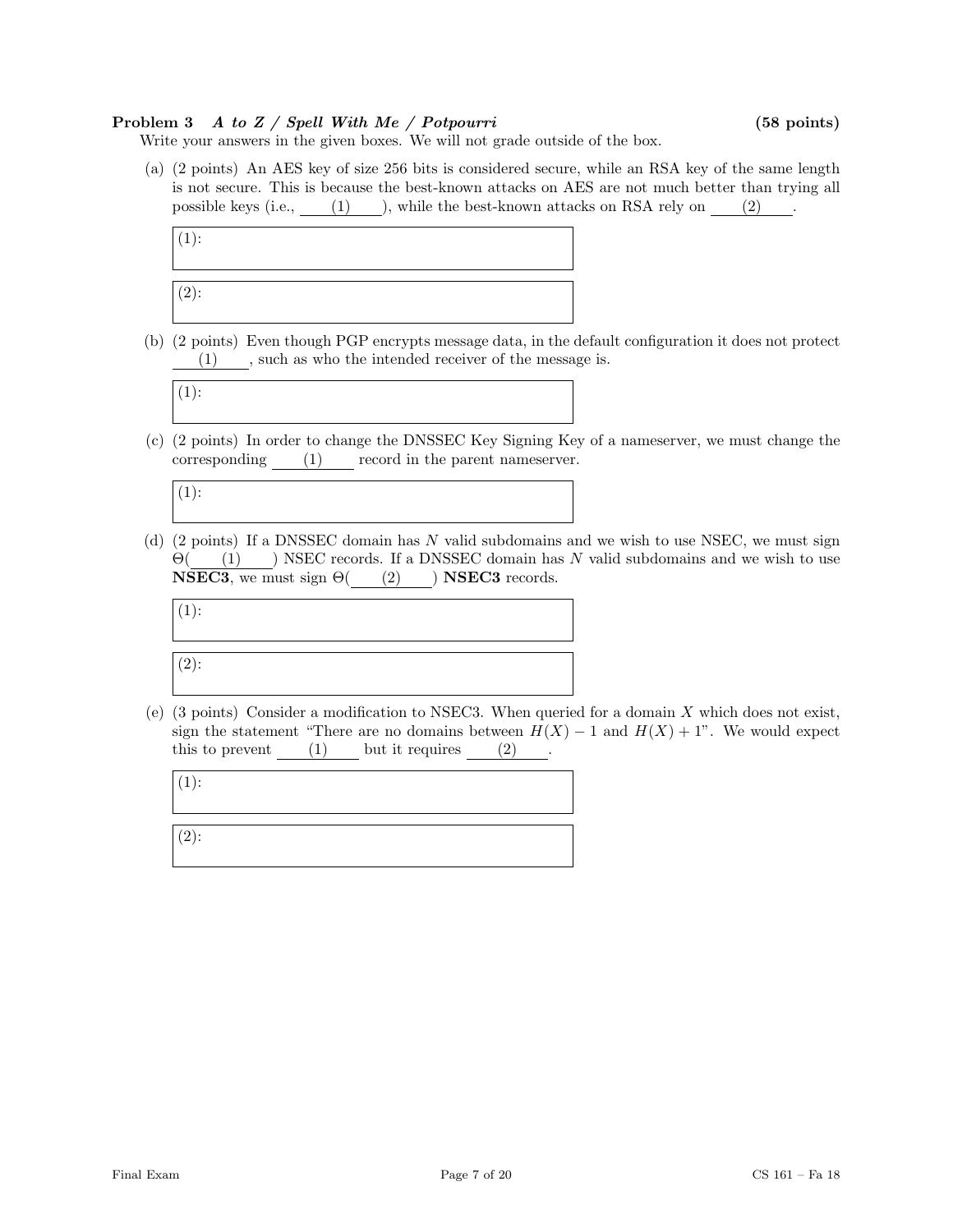(f) (2 points) Tor is not secure against a global passive eavesdropper because such an adversary can  $\text{perform}$  . (1)

|--|

(g)  $(2 \text{ points})$  Using  $a/\text{an}$   $(1)$  allows us to create many long keys from a small seed. For Argon2 and PBKDF2,  $\overline{a}$  big advantage is that these are (2) than using a pseudorandom number generator for the same purpose.



(h) (2 points) When using Tor with HTTP, a Tor (1) knows the original, unencrypted request of the client, and therefore can perform  $a/an$  (2) attack.



(i) (2 points) Consider the following method of proving document ownership at a certain time without revealing the content of the document. You compute  $a/an$  (1) of your document. You then put this on the Bitcoin blockchain by creating a trivially small transaction including the computed value. After some time, you are ensured that proof of your ownership is immutably stored, without relying on centralized trust.

(1):

(j) (2 points) TLS provides protection against replay attacks by using (1) .

 $(1)$ :

(k) (3 points) Recall the setting presented in lecture where a blackhat attacker wishes to prove to a journalist that they have records from a data leak without revealing all the records. We present a new method for this. The attacker has records  $X_1, \ldots, X_N$ , and sends a hash of each record  $h_i = H(X_i)$ to the journalist. The attacker also tells the journalist the record format. The journalist chooses a random subset of  $M \ll N$  hashes and asks the attacker to send the corresponding records. If we want to be  $99\%$  sure that the attacker has not exaggerated the size of the dataset by a factor of 10 or more, we should ask for  $M =$  (1) hashes. (Answer an expression, possibly involving N. Approximation preferred.)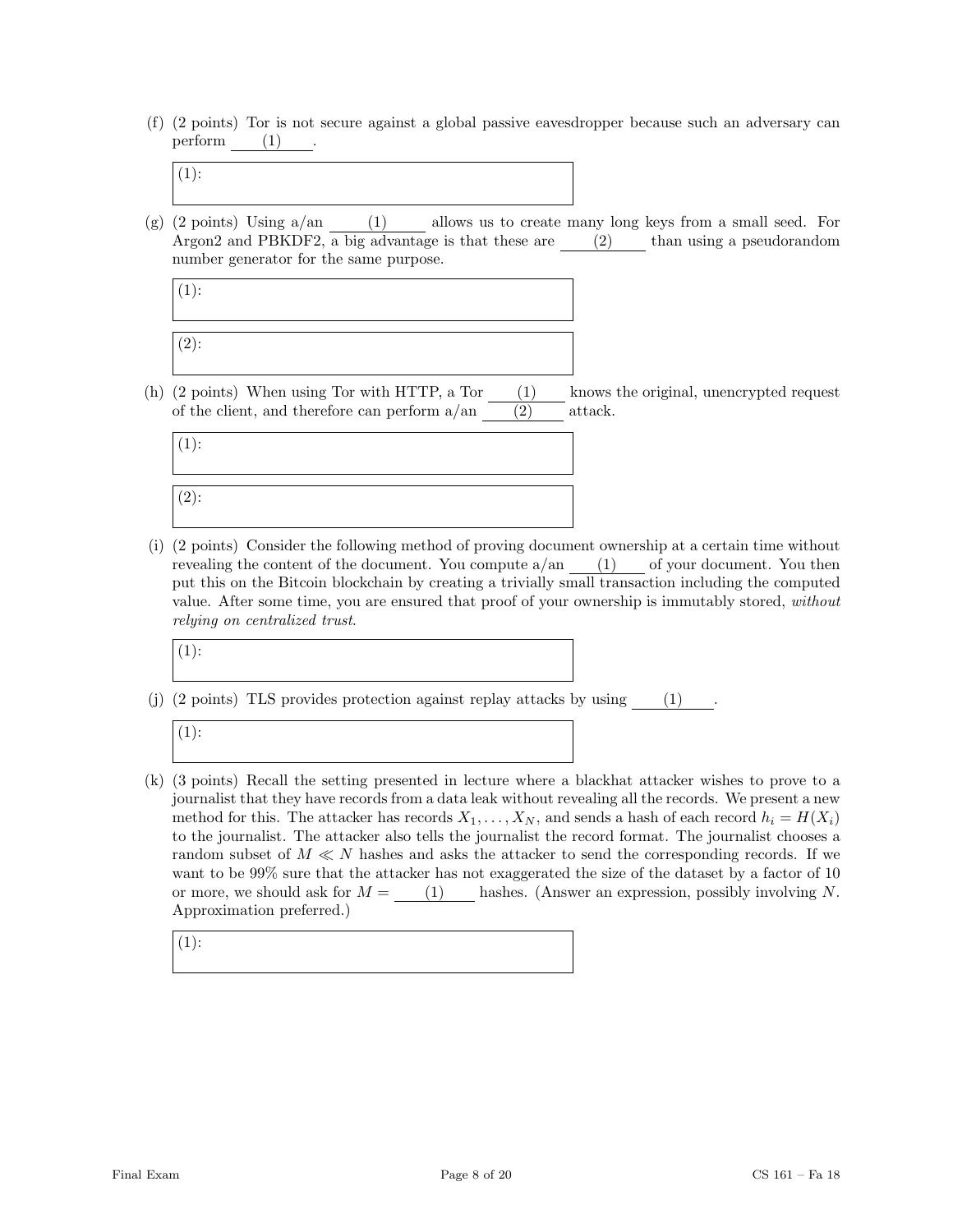(l) (2 points) Consider two detectors A and B. Detector A has a false positive rate of 10%, and a false negative rate of 5%. Detector B has a false positive rate of 2%, and a false negative rate of 4%. We compose these detectors to make a new detector  $C$ , which triggers if either  $A$  or  $B$  triggers. The false positive rate of C is between  $(1)$  and  $(2)$ . (For credit, your bounds must be tight.)



(m) (2 points) Using (1) is a cheap and easy way to integrate intrusion detection with most webservers, as they typically already support outputting the necessary data because they already record every request. The main disadvantage is that we only detect  $(2)$  .



(n) (3 points) Both ARP and DHCP spoofing are most effective for attackers who want to give wrong information about the (1) when the attacker is on the same local network as the victim, since this system relays the user's traffic to the Internet. In ARP spoofing, the attacker substitutes a real reply with the attacker's (2) address. In DHCP spoofing, the attacker substitutes a real reply with the attacker's (3) address.

| $(1)$ : |  |  |
|---------|--|--|
| $(2)$ : |  |  |
| $(3)$ : |  |  |

(o) (3 points) Spoofing packets for TCP to establish a connection as an off path attacker is harder than for UDP. This is because spoofing for UDP only requires knowledge of  $(1)$  and  $(2)$ for the server. However, spoofing for TCP requires knowledge of (3) for the server as well.

 $(1)$ : (2): (3):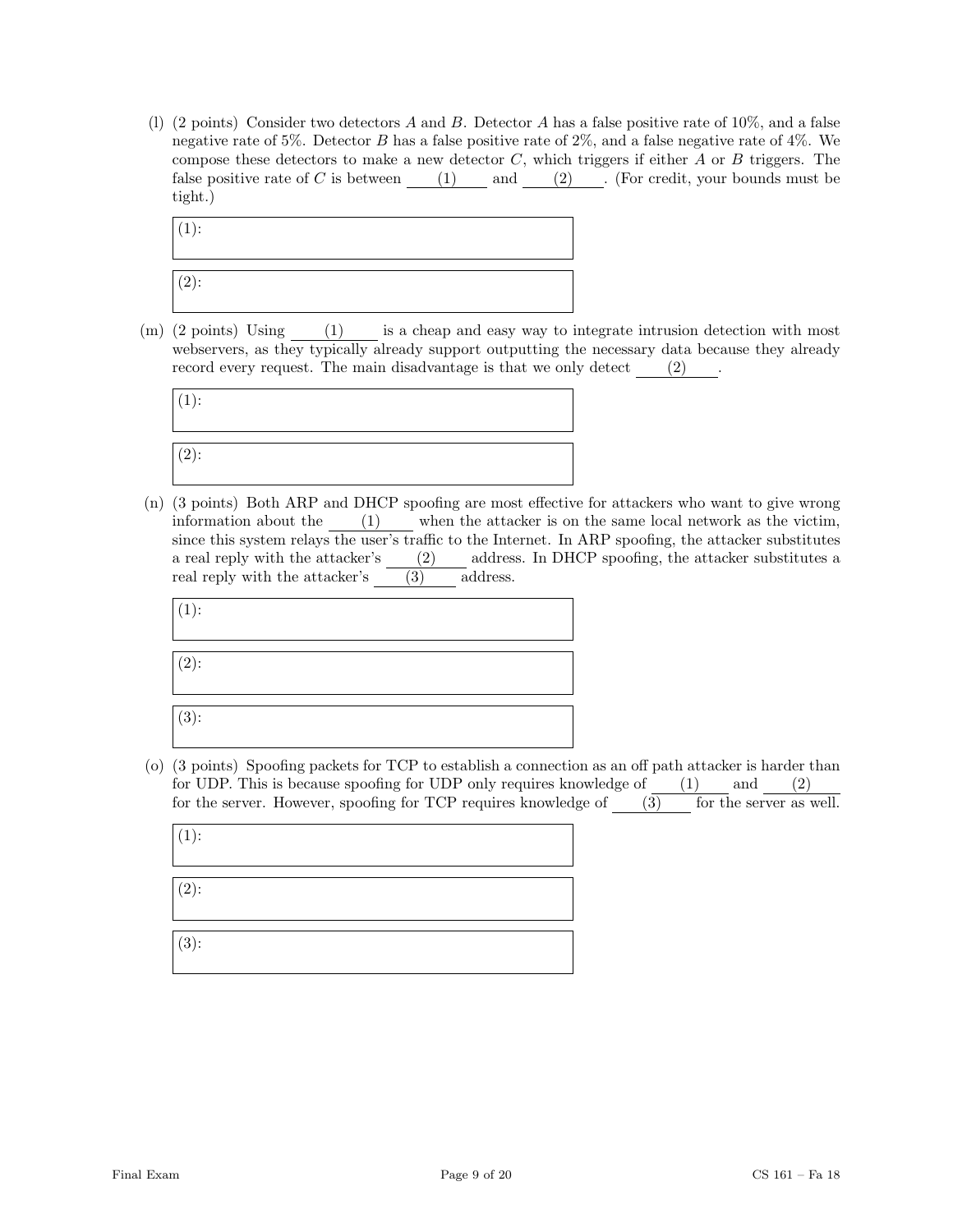(p)  $(2 \text{ points})$  A hash function h is  $(1)$  if it is infeasible for an attacker to find two different messages x and x' such that  $h(x) = h(x')$ . A hash function h is (2) if it is infeasible for an attacker given x to find a different message x' such that  $h(x) = h(x')$ .



(q) (3 points) Consider a MAC tag on a message using a key. If our MAC is unforgeable, it is hard to find another  $(1)$  when using the same  $(2)$  such that the  $(3)$  is the same.



(r) (2 points) If we reuse an IV in CBC mode for two different messages, we leak which plaintext blocks are the  $(1)$  until the  $(2)$  block, after which all the remaining blocks  $(3)$ .

| $(1)$ : |  |
|---------|--|
|         |  |
|         |  |
|         |  |
| $(2)$ : |  |
|         |  |
|         |  |
|         |  |
| $(3)$ : |  |
|         |  |
|         |  |

(s) (2 points) Good PRNGs have the option to add (1) by using the Reseed function, which should be mixed with the PRNG's internal  $\qquad \qquad (\overline{2})$ 

| $\vert(1)$ : |  |  |  |
|--------------|--|--|--|
| $(2)$ :      |  |  |  |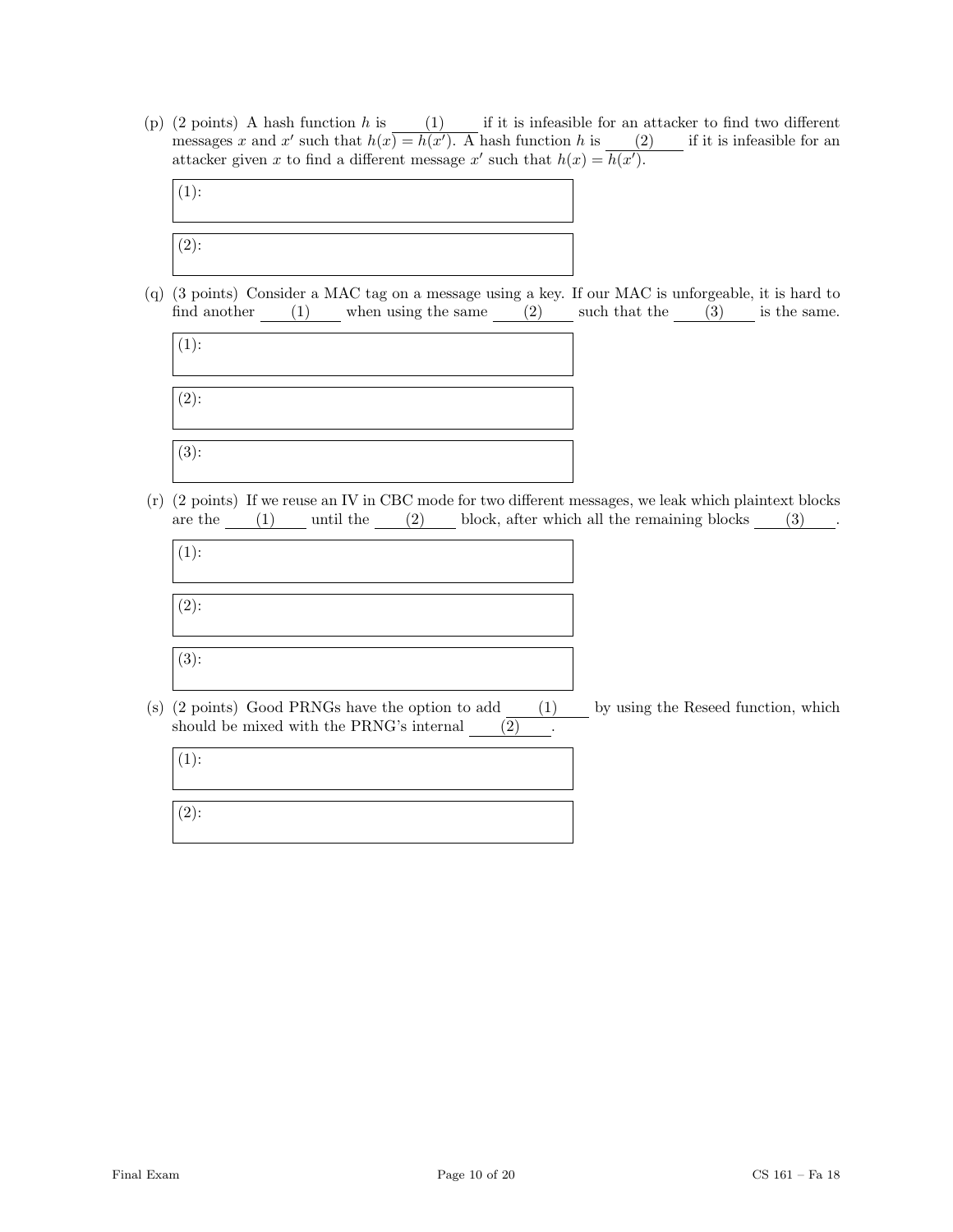(t)  $(2 \text{ points})$  If we modify the  $(1)$  to have a backdoor which inserts a backdoor when  $(2)$ the login program and also when (3) the (4) , we'd have an awful time "trusting trust"...

| $(1)$ :        |  |  |  |
|----------------|--|--|--|
| $(2)$ :        |  |  |  |
| $\sqrt{(3)}$ : |  |  |  |
| $(4)$ :        |  |  |  |

(u) (2 points) Using a/an (1) to connect to the Internet means you do not have to worry about your ISP snooping on your traffic. However you must now trust whoever you purchased it from to not snoop on traffic.

 $(1)$ :

(v) (3 points) Using (1) will usually make our program exit before returning from a function where a buffer overflow overwrites the return address. However it doesn't help us with (2) buffer overflows, since those are not on the stack. It also doesn't help with buffer overflows which only overwrite (3) but don't overwrite the return address.

| $(1)$ : |  |  |
|---------|--|--|
| $(2)$ : |  |  |
| $(3)$ : |  |  |

(w) (2 points) A naive implementation of RSA decryption would probably leak bits of the secret key due to  $(1)$  . This is why one should  $(2)$ , until you can do a proper interpretive dance on the subject...

 $(1):$ 

(2):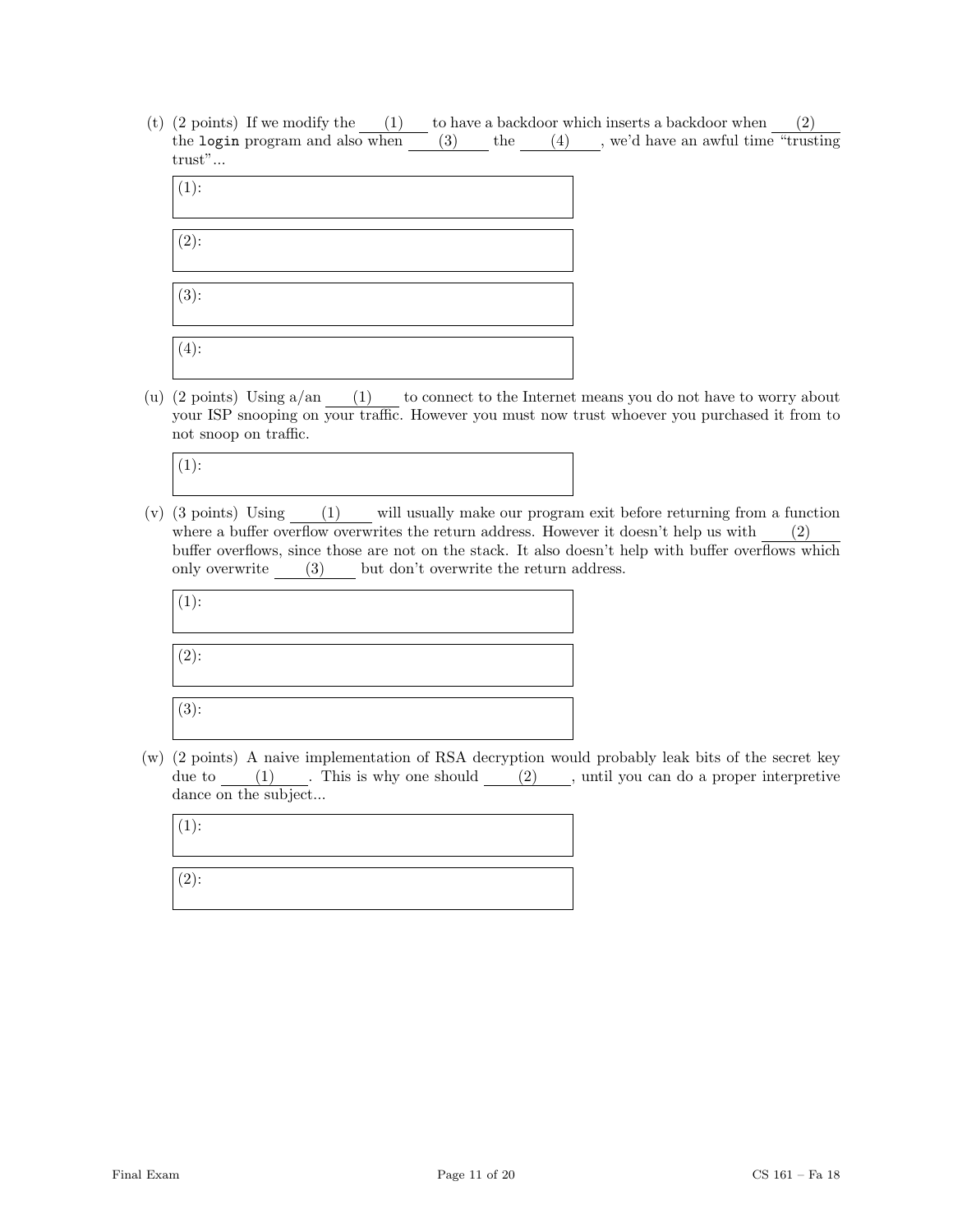(x) (2 points) Mozilla Firefox adds a small time delay before the "OK" button is available on a download confirmation box. This is intended to prevent attacks where the user means to click on something else, but since a download confirmation box shows up at the same time, the user accidentally downloads malware onto their computer. This attack is most similar to the web attack (1), which also relies on unintentional user actions.



(y) (2 points) Antivirus companies often use signature-based detectors to catch viruses, but virus creators can evade these detectors by writing viruses that avoid having fixed signatures (i.e., writing (1) viruses).



(z) (2 points) One way to protect against SQL injection is to filter anything containing potentially bad characters, like ",  $\setminus$ , ', ..., and to allow anything which does not contain these bad characters. However, this approach, called (1), is very error-prone. A more careful approach is (2) , which only allows certain inputs and blocks everything else.

(1):

(2):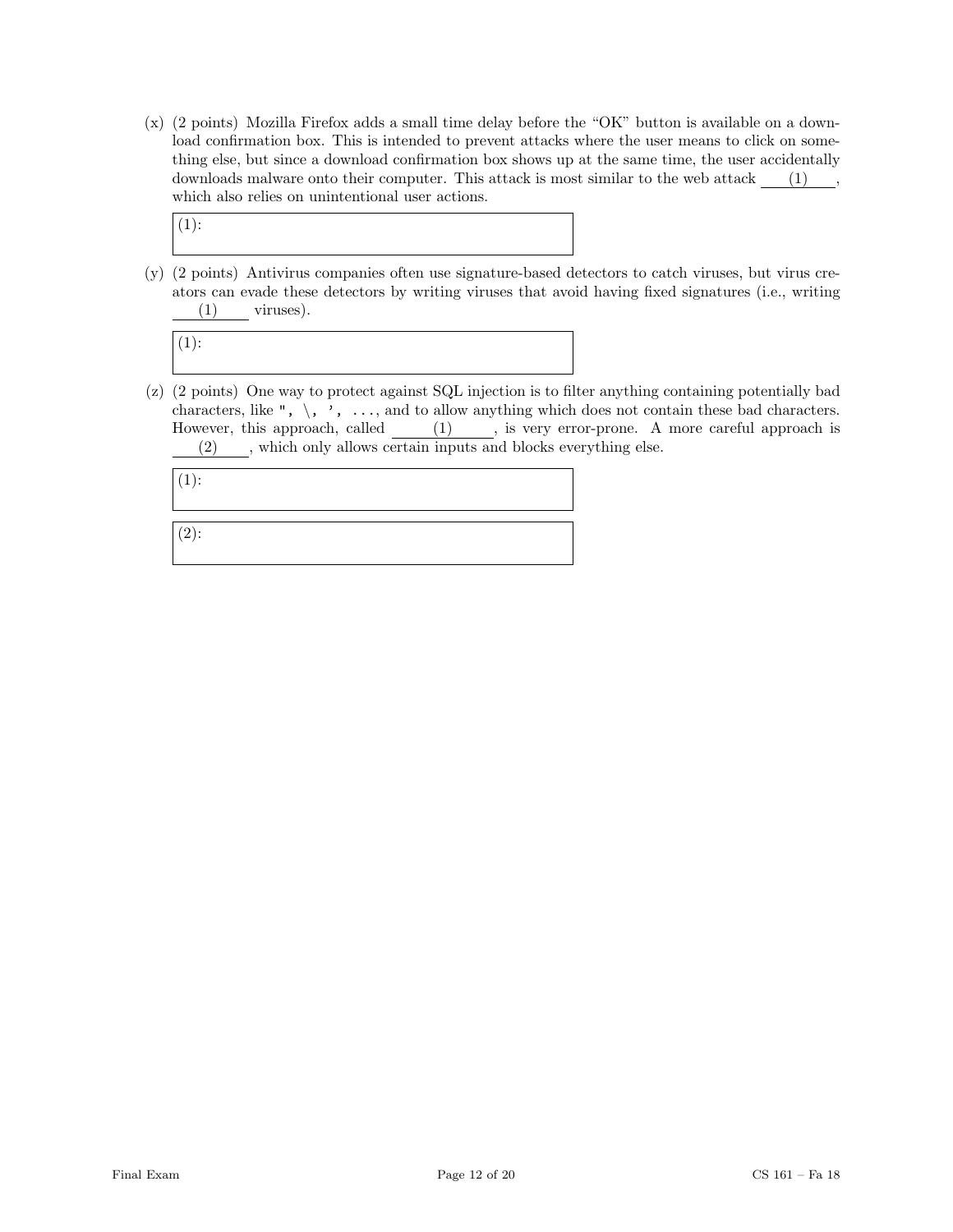# Problem 4 TLS Things (12 points)

You know the drill: consider the following modifications to TLS.

(a) Consider the following modification to Diffie-Hellman TLS. Rather than calculating the premaster secret as  $g^{ab}$  mod p, the client and server calculate it as  $(g^{ab})^{R_bR_s}$  mod p where  $R_b$  and  $R_s$  are the random nonces sent in ClientHello and ServerHello respectively. True or False: The resulting scheme preserves the confidentiality of TLS.

O TRUE **O** FALSE

Explain (be concise):

(b) Consider the following modification to RSA TLS. Rather than sending  $\{PS\}_{K_{\text{server}}}$ , the client sends  $\{PS \oplus R_b\}_{K_{\text{server}}}$ . The value  $PS \oplus R_b$  is used as the premaster secret to compute symmetric keys. True or False: The resulting scheme preserves the confidentiality of TLS.

O TRUE **O** FALSE

Explain (be concise):

(c) Consider the following modifications to Diffie-Hellman TLS. As usual, the client sends its value of  $R_b$ and the server answers with  $R_s$ . Later in the handshake, the server now replies with  $g, p, g^b \mod p$ and with a signature on  $g, p, g^b \mod p$ ,  $R_s$  and  $R_b$  concatenated together. The client verifies the signature and checks that it matches earlier messages. The client and server no longer use  $R_s$  or  $R_b$  to compute keys, just  $g^{ab}$  mod p. TRUE or FALSE: The resulting scheme preserves the security of Diffie-Hellman TLS against replay attacks.

O TRUE **C** FALSE

Explain (be concise):

(d) Consider the following modifications to Diffie-Hellman TLS. Both the client and the server stop generating their secret values a and b randomly. Instead, all parties will just increment a stored secret value by 1 for each new connection they make. True or False: The resulting scheme preserves the forward secrecy of the Diffie-Hellman Exchange.

O TRUE **O** FALSE

Explain (be concise):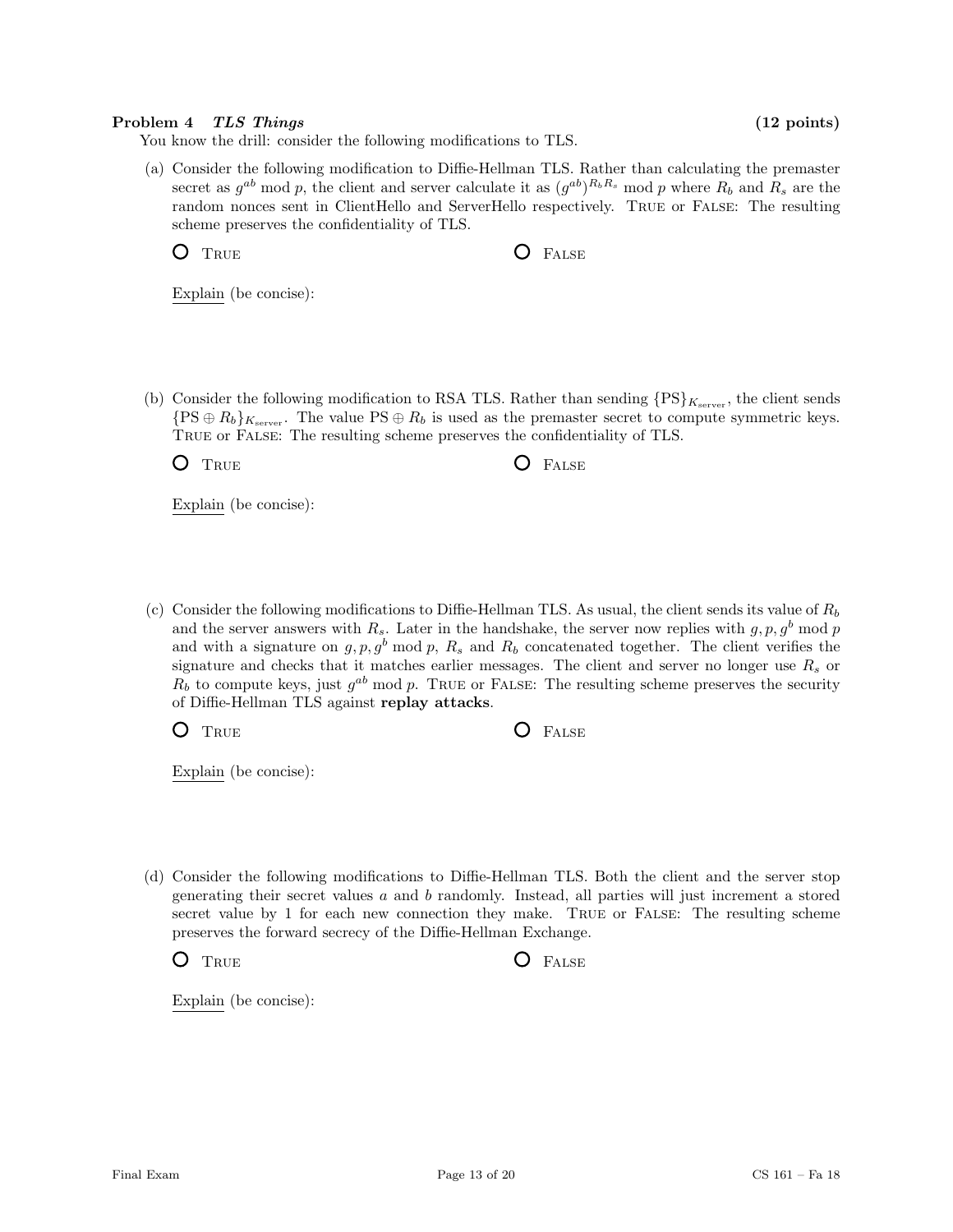# Problem 5 Alice in Wormland (12 points)

In an alternate reality, Carol is our average citizen, Alice is leading a foreign country's national security team, and Bob is responsible for servers suspected to be aiding in illegal drug trafficking. The foreign country's national policy is "guilty until proven innocent", so they put Alice in charge of designing a worm to target Bob's servers in order to monitor and disrupt these activities.

(a) True or False: Even if Bob's servers do not connect to the internet, Alice can design a worm to infiltrate Bob's servers.

O TRUE **O** FALSE

Explain (be concise):

(b) True or False: If Bob's servers are connected to the Internet and using a NIDS or a firewall to block port scanning by blocking individual IPs after that IP generates 5 failed TCP connections, Alice's worm can still use port scanning to find the extent of Bob's network.

 $O$   $T_{\text{RUE}}$   $O$   $F_{\text{ALSE}}$ 

Explain (be concise):

(c) True or False: It is feasible for Alice's worm to avoid spreading to Carol's servers, which are identical to Bob's computers.

O TRUE O FALSE

Explain (be concise):

(d) True or False: It is feasible for Bob, Carol, Dave, and others to rely on human mediated defenses to block worms.

O TRUE O FALSE

Explain (be concise):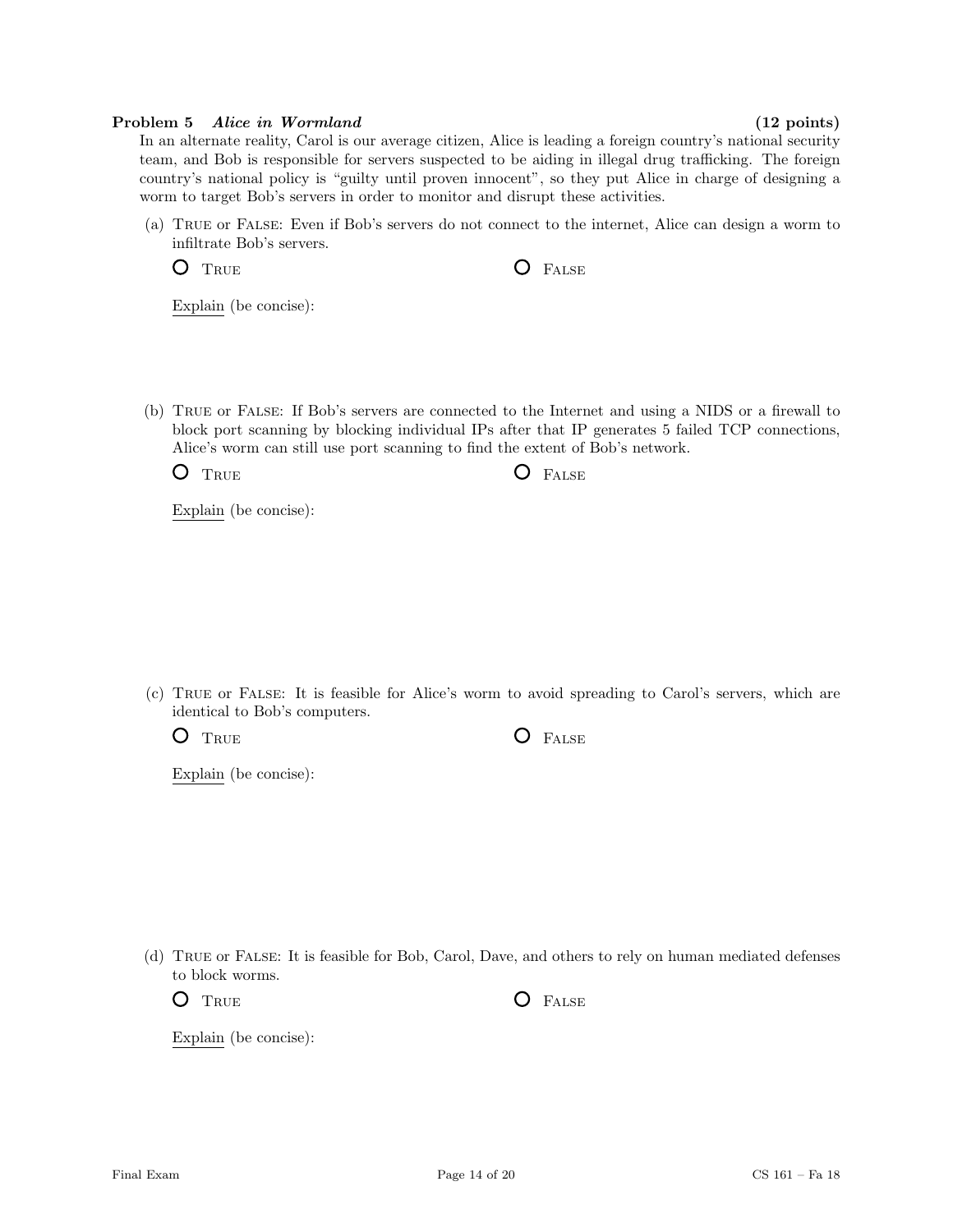### Problem 6 Some Keys to iOS Security (12 points)



As mentioned, Apple's iOS is largely designed as a fortress. Every file is encrypted with a random file key. That key is stored in the file Metadata record after being encrypted by the class key, which specifies the file access class (e.g<sup>*i*</sup>belongs to user", "system data", etc). The entire Metadata record is then encrypted with the File System key. Each class key is encrypted with either the hardware key or the passcode key, depending on if the data should be accessible to the system at startup or only after the user has input their passcode. The file system key is encrypted with the hardware key and stored in a single location, and the hardware key is built into the CPU itself and can only be used to encrypt or decrypt data.<sup>[7](#page-14-0)</sup>

Additionally, the hardware key is a randomly generated key, and the passcode key is

PBKDF2(hardware-secret || passcode), tuned to take roughly 100ms, with the hardware secret also a randomly generated 256b value.

So, in short, we have  $K_h$  (the hardware key),  $K_p$  (the passcode key),  $K_{fs}$  (the filesystem key), a few  $K_{class}$  keys for different data classes, and per file keys  $K_{file}$ . All keys are randomly generated except for  $K_p$ . All keys are 256b AES keys.

- (a) If the user changes their passcode, what key(s) need to be reencrypted?
- (b) If we need to nuke<sup>[8](#page-14-1)</sup> the entire device, rendering all contents unrecoverable, what are the minimum non-hardware secrets that we should erase to accomplish this?
- (c) Assume an attacker can compromise the phone completely without the passcode, reading the raw (encrypted) storage and they can read the hardware secret and hardware key. TRUE or FALSE: Assuming PBKDF2 is correctly tuned as stated, the maximum number of passwords they can try per second is 10.

O TRUE **O** FALSE

(d) One tool ("GrayKey") enables law enforcement to exploit a phone through a USB connection[9](#page-14-2) and then implement an on-line brute force attack. If a user has a 6 digit random passcode, how many seconds is it expected (on average) to take to break the user's passcode?

<span id="page-14-0"></span><sup>7</sup> If this looks more than a little similar to Nick's solution to project 2, well, that isn't a coincidence.

<span id="page-14-1"></span><sup>8</sup>Slang for completely erasing all content.

<span id="page-14-2"></span><sup>&</sup>lt;sup>9</sup>This is why the current iOS now locks the USB after 30 minutes of inactivity.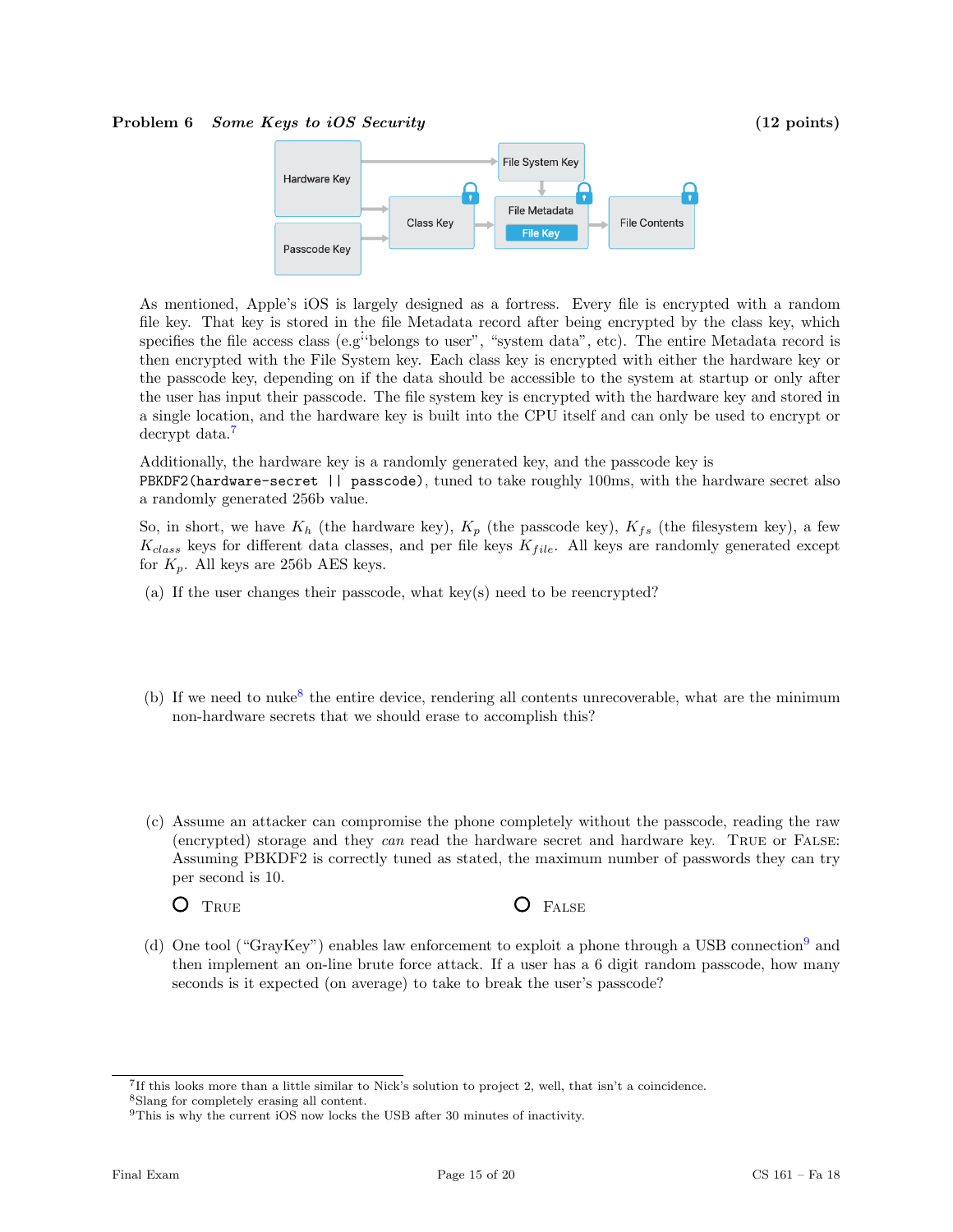# Problem 7 Attacks and Defenses (16 points)

Lord Dirks has prepared a malicious program which pretends to just greet the user, but secretly runs an evil script "./evil.sh" by calling the C library function system:

```
1 \#include \ltstdio.h>
 2 \#include \leq \leq \leq \leq \leq \leq \leq \leq \leq \leq \leq \leq \leq \leq \leq \leq \leq \leq \leq \leq \leq \leq \leq \leq \leq \leq \leq \leq \leq \leq \leq \leq \leq \leq \leq \leq3 void exploit () {
 4 char name [8];
 5 \mid gets (name);
 6 printf ("Hello, %s!\n", name);
 7 system ("./\text{ evil.sh"});
 8 }
 9 int main () {
10 exploit ();
11}
```
Dump of assembler code for function exploit:

| 1                | $0x00400620 < +0$       | push  | $\%$ ebp                                    |
|------------------|-------------------------|-------|---------------------------------------------|
| $\boldsymbol{2}$ | $0x00400621 < +1$ :     | mov   | $\%$ esp, $\%$ ebp                          |
| 3                | $0x00400623 \leq +3$ :  | sub   | $0x18, %$ esp                               |
| 4                | $0x00400626 < +6$       | sub   | $0 \times C$ , %esp                         |
| 5                | $0x00400629 \leq +9$ :  | lea   | $-0x10$ (%ebp), %eax                        |
| $\,6$            | $0x0040062c < +12$ :    | push  | $\%$ eax                                    |
| 7                | $0x0040062d \leq +13$ : | call  | $0xb7e63fb0 < 10-gets>$                     |
| $8\,$            | $0x00400632 \leq +18$ . | add   | $0x10, %$ esp                               |
| $\boldsymbol{9}$ | $0x00400635 \leq +21$ : | sub   | $0x8, %$ esp                                |
| 10               | $0x00400638 < +24$ :    | lea   | $-0x10$ (%ebp), %eax                        |
| 11               | $0x0040063b \leq +27$ : | push  | $\%$ eax                                    |
| 12               | $0x0040063c \leq +28$ . | push  | \$0x400700                                  |
| 13               | $0x00400641 < +33$ .    | call  | $0 \times b7e4e940 \leq \text{print}f$      |
| 14               | $0x00400646 \leq +38$ . | add   | $0x10, %$ esp                               |
| 15               | $0x00400649 < +41$ .    | sub   | $0 \times C$ , $\%$ esp                     |
| 16               | $0x0040064c < +44$ .    | push  | \$0x40070c                                  |
| 17               | $0x00400651 < +49$ .    | call  | $0 \times b7e3fb40 \leq \text{libc-system}$ |
| 18               | $0x00400656 < +54$ :    | add   | $0x10, %$ esp                               |
| 19               | $0x00400659 \leq +57$ : | nop   |                                             |
| 20               | $0x0040065a < +58$ .    | leave |                                             |
| 21               | $0x0040065b \leq +59$ : | ret   |                                             |
|                  |                         |       |                                             |

Lord Dirks is confident that Neo will never be able to pwn this program because he has enabled what he believes to be the ultimate defensive technique: data execution prevention/executable space protection/NX bit.

As a result, Neo's first attempt at pwning the program actually failed. Neo quickly identified the position of the saved return address, but his attack was subverted by the NX bit protection.

However, Neo used his impressive hacker skills to find a magical string in the program itself and construct an exploit that actually works. His exploit uses the following python string:

 $"\x90" * k + "\x40\xfb\ze3\xb7" + "\x90" * 4 + "\x13\xo7\xa0" + "\n",$ 

for a suitable value of k.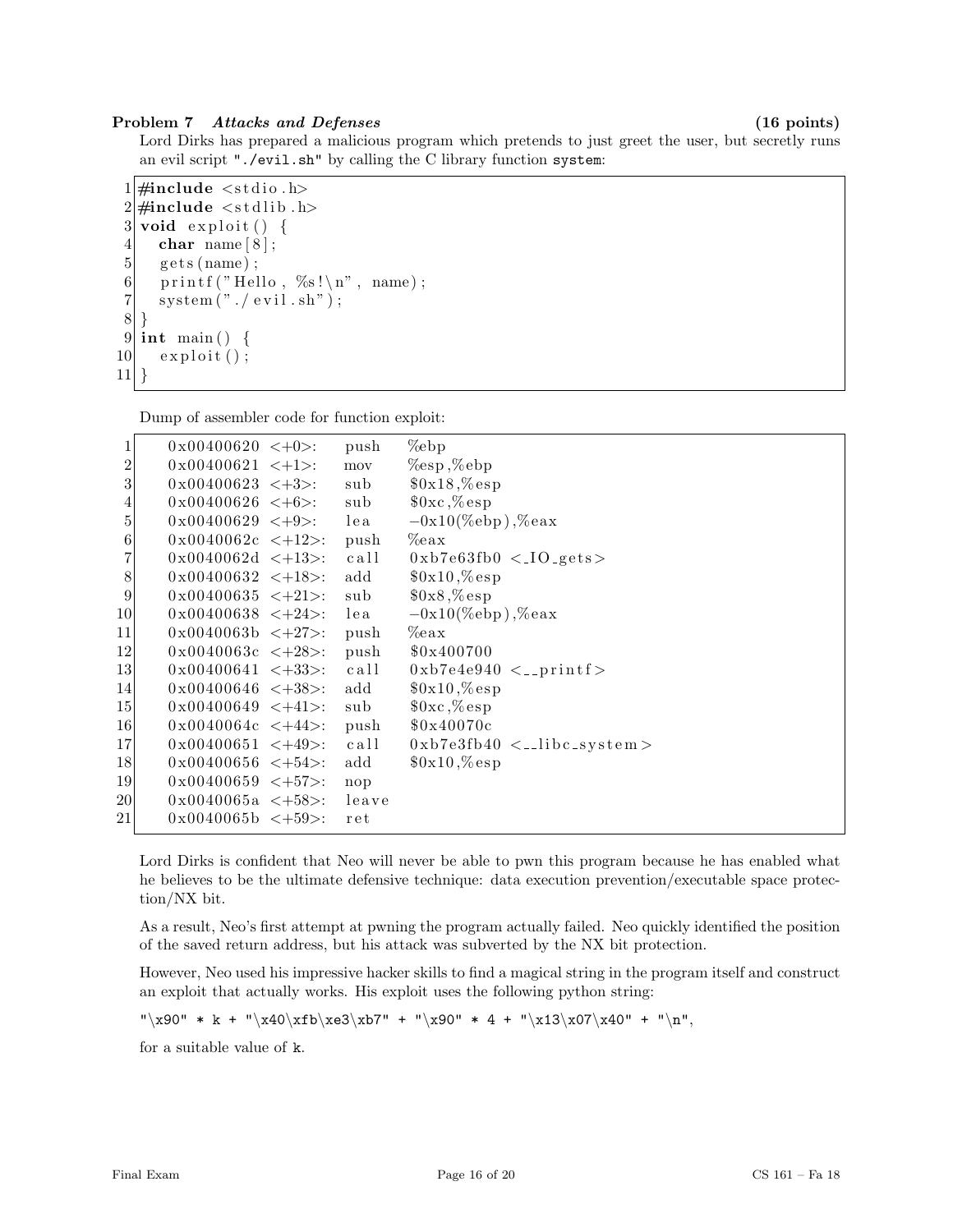(a) What should be the value of k for the exploit to work?

k =

(b) What command gets executed as a result of the exploit?

Command (1 line of code):

(c) List two mitigations that would prevent Neo from pwning the program (without fixing the vulnerable C source code or writing the code in a type-safe language).

Mitigation 1 (5 words max):

Mitigation 2 (5 words max):

(d) True or False: The exploit still works if the bytes '\x90' in the attack string are replaced by other random values (different from  $'\n\rightharpoonup n'$ ).

O TRUE O FALSE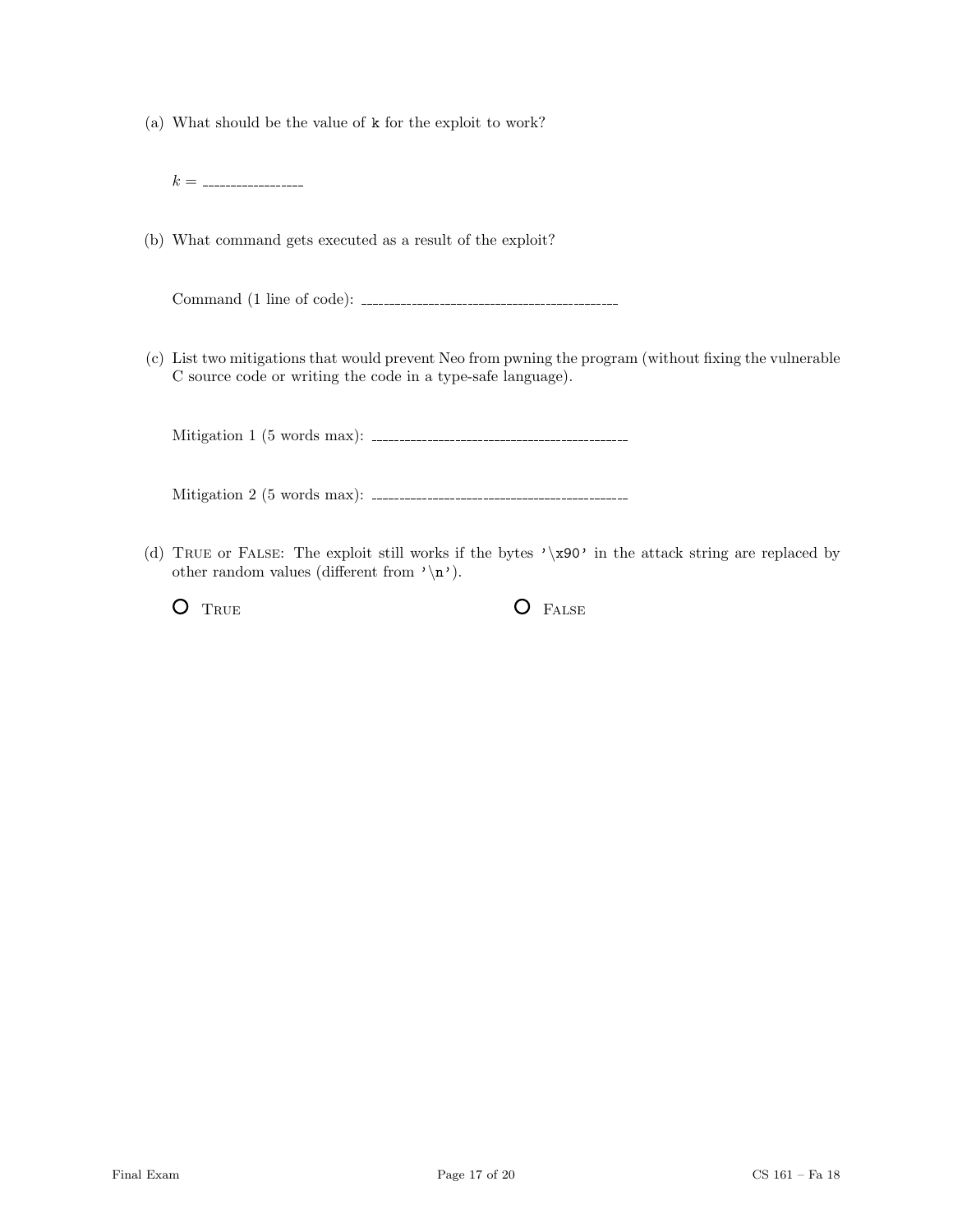# Problem 8 Network Security (10 points)

Answer the following questions on network security.

- (a) Security incidents are inevitable. What is something you can make sure are recorded before an incident occurs that will help you recover afterwards? (Short answer)
- (b) You start working as a security expert at GoodCorp, a company with a variety of hardware and software connected to the Internet via a single company network. What tool could you use to detect attacks in real-time on the network? (Short answer)
- (c) Unfortunately, GoodCorp's budget is low and you are the only person on the security team despite a connection rate of 10M connections per day. However, you build a tool that generates alerts, which you then manually inspect to confirm an attack. The tool has a detection rate of 99% and a false positive rate of 1%. Will your tool help you prevent attacks in practice?

 $O$  Yes  $O$  No

Explain (be concise):

(d) You decide to take a vacation and find yourself inside the Great Firewall of China (a network monitoring system China uses to perform censorship). The Great Firewall attempts to close TCP connections to servers hosting restricted content using injected TCP Reset packets.

Can TLS prevent this censorship?

 $O$  Yes  $O$  No

- (e) You visit your personal website via HTTPS and notice the CA has changed from the one you configured, but the page loads with no errors! How is this possible? (You are not using a CDN/mirror, and your computer/browser has not been compromised.)
- (f) How could you mitigate the attack in part (e)?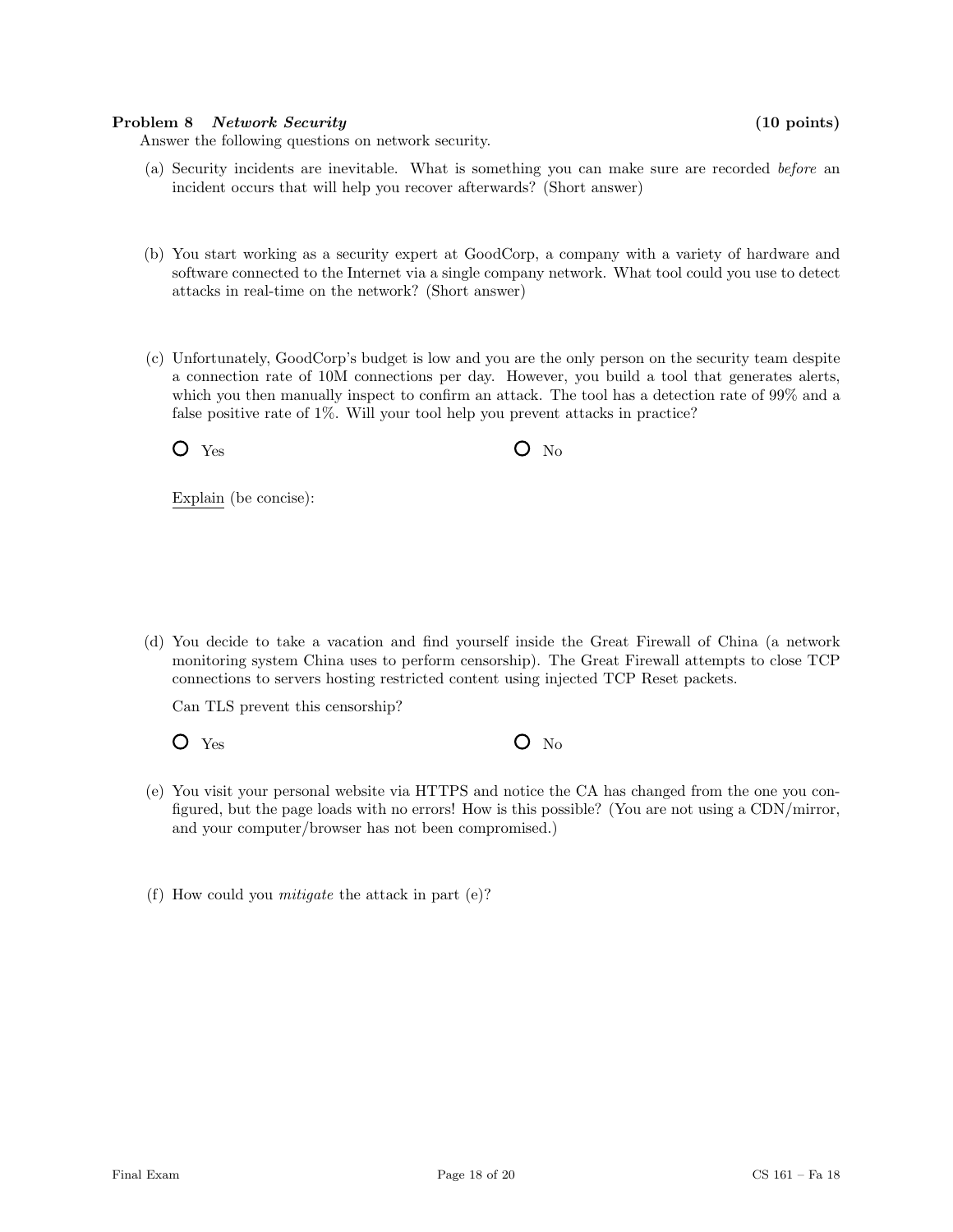### Problem 9 Smoke Air Every Day (12 points)

Lord Carol<sup>[10](#page-18-0)</sup> is hitting refresh on the CAAQMD's<sup>[11](#page-18-1)</sup> website, http://www.CAAQMD.gov, hoping the AQI<sup>[12](#page-18-2)</sup> stays under 200. As it approaches 199, she decides to take action.

(a) Lord Carol uses her CS 161 skills and hits inspect element. She sees

| $\mathbf{1}$     | $ltd$ class="rowData">                                        |
|------------------|---------------------------------------------------------------|
| $\overline{2}$   | $\langle$ div class="cData">199 $\langle$ div>                |
| $\overline{3}$   | $\langle$ div class="cAQI red" $\rangle\langle$ div $\rangle$ |
| $\left 4\right $ | $\langle t d \rangle$                                         |

True or False: Changing 199 to 175 in her browser injects 175 into CAAQMD's database.

O TRUE **O** FALSE

Explain (be concise):

(b) Lord Carol decides to DDoS the CAAQMD servers. As a botmaster, which of the following are normally considered viable ways to implement a botnet?

|                 | Financial engineering | ப     | Buy hundreds of smartphones to use as bots                                                                                                                                                                                                                                                                                            |
|-----------------|-----------------------|-------|---------------------------------------------------------------------------------------------------------------------------------------------------------------------------------------------------------------------------------------------------------------------------------------------------------------------------------------|
|                 | Pay-per-bot services  |       | Exploiting Caltopia's web page visitors by<br>adding malicious JavaScript to the web                                                                                                                                                                                                                                                  |
| A worm or virus |                       | pages |                                                                                                                                                                                                                                                                                                                                       |
|                 | Social engineering    |       | None of the Above                                                                                                                                                                                                                                                                                                                     |
|                 |                       |       | (c) Which of the following would automatically stop the DDoS attack if implemented by CAAQMD?                                                                                                                                                                                                                                         |
| Firewall        |                       |       | <b>NIDS</b>                                                                                                                                                                                                                                                                                                                           |
| <b>KIDS</b>     |                       | ப     | Log-based Detection System                                                                                                                                                                                                                                                                                                            |
| <b>YIPS</b>     |                       |       | None of the Above                                                                                                                                                                                                                                                                                                                     |
|                 |                       |       | (3) $\bigcap_{i=1}^{n}$ , $\bigcap_{i=1}^{n}$ , $\bigcap_{i=1}^{n}$ , $\bigcap_{i=1}^{n}$ , $\bigcap_{i=1}^{n}$ , $\bigcap_{i=1}^{n}$ , $\bigcap_{i=1}^{n}$ , $\bigcap_{i=1}^{n}$ , $\bigcap_{i=1}^{n}$ , $\bigcap_{i=1}^{n}$ , $\bigcap_{i=1}^{n}$ , $\bigcap_{i=1}^{n}$ , $\bigcap_{i=1}^{n}$ , $\bigcap_{i=1}^{n}$ , $\bigcap_{i=$ |

(d) Oski decides to (legally) smoke tobacco and marijuana near the CAAQMD's AQI sensor.[13](#page-18-3) The AQI reading hits 9001 and Caltopia automatically shuts down. This is a false

O positive.  $\bigcirc$  egative.

<span id="page-18-0"></span> $10$ Although traditionally, "Lord" refers to men, recent usage has allowed this in a gender neutral context. For example, one of Queen Elizabeth's many titles is "Lord of Mann".

<span id="page-18-1"></span><sup>11</sup>Caltopia Area Air Quality Management District

<span id="page-18-2"></span><sup>12</sup>Air Quality Index

<span id="page-18-3"></span><sup>13</sup>PSA: Oski is immortal and can afford to do this. Please don't smoke.